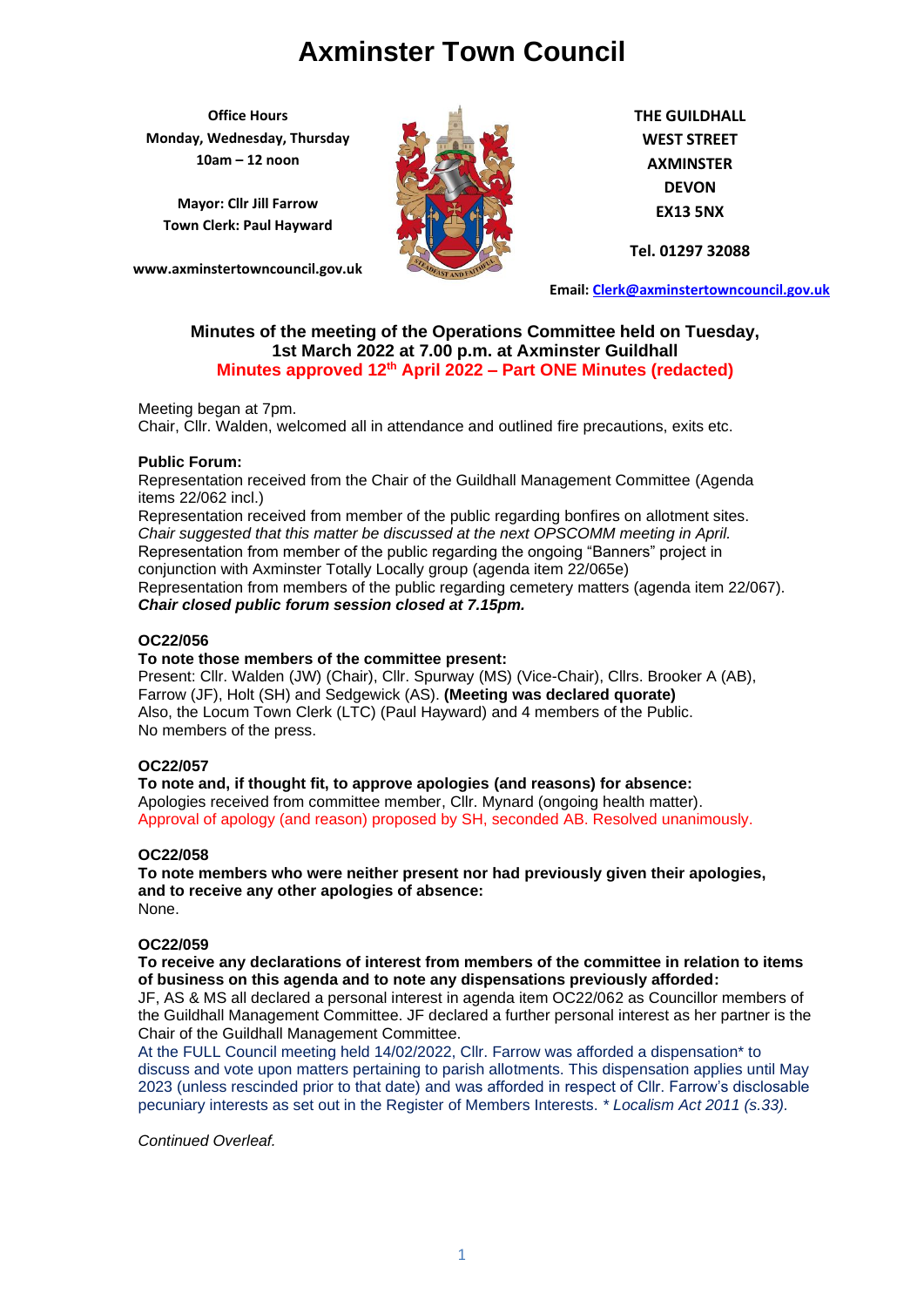**Office Hours Monday, Wednesday, Thursday 10am – 12 noon**

**Mayor: Cllr Jill Farrow Town Clerk: Paul Hayward**

**www.axminstertowncouncil.gov.uk**



**THE GUILDHALL WEST STREET AXMINSTER DEVON EX13 5NX**

**Tel. 01297 32088**

**Email: [Clerk@axminstertowncouncil.gov.uk](file://///axm-svr-1/company/Templates/Clerk@axminstertowncouncil.gov.uk)**

# **OC22/060**

**To consider and, if thought fit, to approve the minutes of the Operations Committee meeting held 1 st February 2022 and to consider any matters arising from those minutes:** *JF asked for a correction to be made to minute 22/039 to amend the time of Cllr. Sedgewick's arrival at that meeting. Agreed. Noted*

Approval of duly amended minutes proposed by SH, seconded by AB. Resolved unanimously.<br>Minutes reviewed and noted. No matters arising raised. Minutes reviewed and noted. No matters arising raised.

Chair to sign amended minutes at the first available opportunity.

## **OC22/061**

**To consider any matters listed on this agenda that Councillors consider should be dealt with as confidential business as per the provisions of The Public Bodies (Admissions to meetings) Act 1960:**

None proposed other than those already listed as being discussed in Part TWO session on the published agenda.

Chair proposed that Standing Orders be suspended temporarily to permit further public representation. Seconded SH. Resolved.

Chair further proposed that agenda running order be amended to enable consideration of OC22/065e). Agreed.

# **OC22/065**

**To consider matters pertaining Town Centre development and regeneration:**

**e)** Liaison with Axminster Chamber of Commerce/Totally Locally re: Banner display project. Member of the Banners Project Group spoke in support of the project and outlined the progress so far. After further discussion, Chair proposed that the Council support the project by way of a £2500 contribution \*. Seconded by AS. Resolved unanimously.

As this amount is beyond the expenditure limit of this committee, the matter would be referred to FULL Council on 14/3/2022 as a recommendation for approval.

\* **Local Government Act 1972, s. 144 "Spending to promote tourism and economy"**

Cllr. Sarah Jackson (SJ) (EDDC, Ward Member Axminster) offered to assist the Town Council with the Council's banner design incorporating the crest and heraldic arms. Chair thanked SJ for her offer of help which would be gratefully accepted.

Chair further proposed that agenda running order be amended to enable consideration of OC22/067. Agreed.

# **OC 22/067**

# **To consider matters pertaining to the Town Cemetery:**

i) To consider representations from a local funeral director seeking clarity on the current policy of permitting ashes interments prior to the interment of remains in a pre-purchased full burial plot. *As Standing Orders were still suspended, Chair invited a representative of a local funeral directors to contribute to the debate.*

After discussion, Chair proposed that Cemetery regulation 37 be disregarded for the time being (ie. relating to the prohibition of interment of remains in a plot AFTER ashes had previously been interred) to allow a burial of remains to take place. The suspension of this regulation to remain in force until such time as the extant Cemetery Regulations could be reviewed by OPSCOMM. Seconded by AS. Resolved unanimously. LTC: Please convey this resolution to local funeral directors.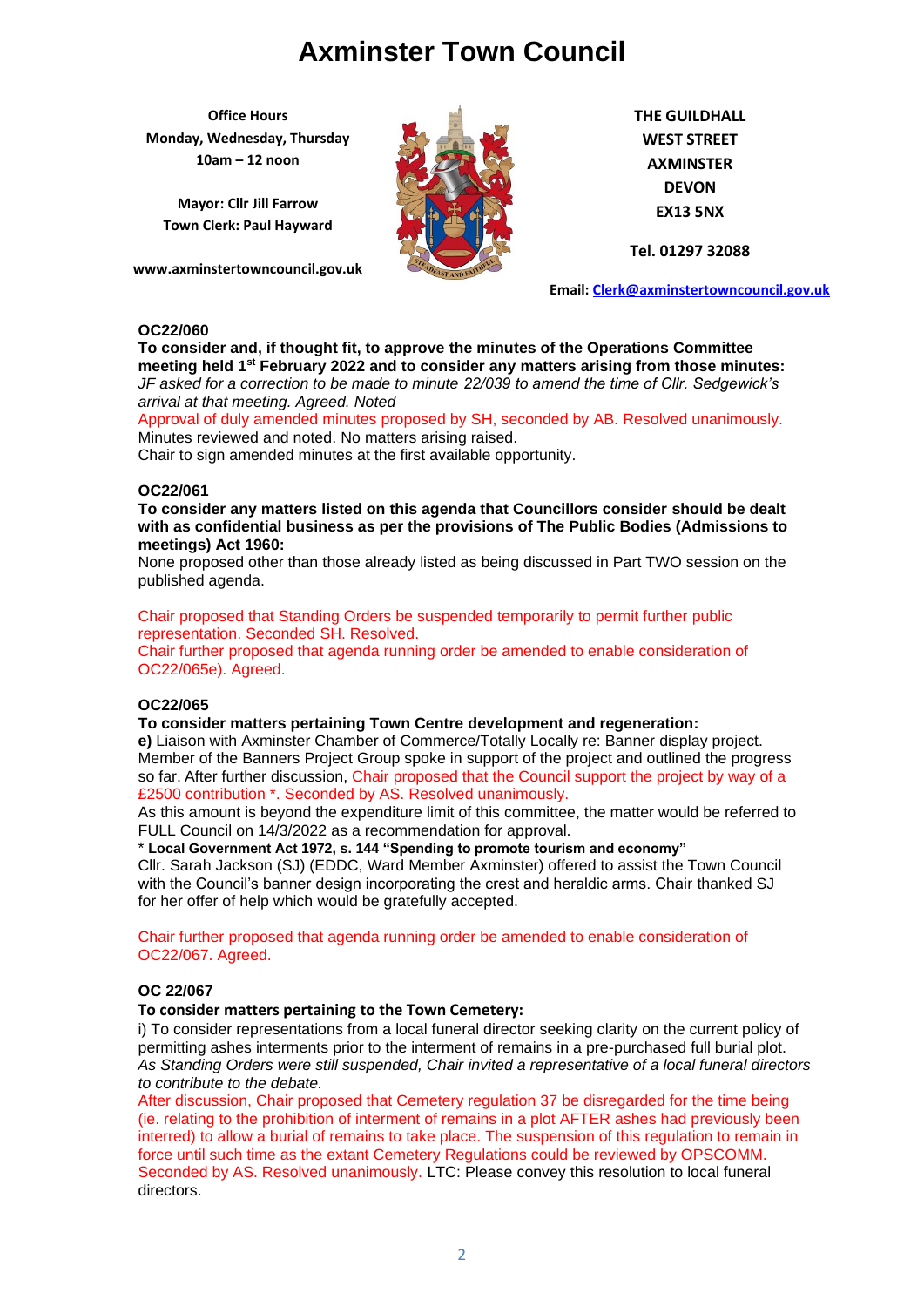**Office Hours Monday, Wednesday, Thursday 10am – 12 noon**

**Mayor: Cllr Jill Farrow Town Clerk: Paul Hayward**

**www.axminstertowncouncil.gov.uk**



**THE GUILDHALL WEST STREET AXMINSTER DEVON EX13 5NX**

**Tel. 01297 32088**

**Email: [Clerk@axminstertowncouncil.gov.uk](file://///axm-svr-1/company/Templates/Clerk@axminstertowncouncil.gov.uk)**

Chair proposed that agenda running order be reverted to that as published. Agreed.

## **OC22/062**

i) It was proposed by Chair that no further provision be made at the side of the building to<br>accommodate staff smoking activity. Resolved unanimously **To consider matters pertaining to the Axminster Guildhall building and curtilage:** accommodate staff smoking activity. Resolved unanimously.

ii) It was proposed by Chair that the consideration of the CCTV system and the associated quotes for its improvement and enhancement be deferred into Part Two in light of the commercially sensitive nature of the business to be discussed. Agreed **(see below 075 (IC))**

iii) LTC was directed to take measurements of the existing planters to the front elevation of the Guildhall (roadside) and to then obtain quotes for the replacement of the planters in both timber and MMT (man-made timber/recycled plastic) taking on board the majority view of members that the "dog leg" returns into the car park should be removed as a safety measure and to create extra parking space. Noted

It was further suggested that the cycle parking amenity is to be moved to the RHS of the car park (by the sandbag store) and that the sandbag store should be painted/marked and braced to avoid damage from vehicular impact. Possible addition of reflective plates and signage were suggested. Finally, there was a suggestion that the existing numbers on the parking bays be removed and an additional disabled parking space provided as a building amenity. Chair suggested that this matter be brought back to OPSCOMM in April for further and more detailed consideration. LTC: Please note above re: actions and proceed accordingly.

iv) It was agreed by unanimous decision that the project to provide sliding doors in the lobby should be put on hold for the time being as other projects were more urgent. Noted

v) Members considered proposals for audio and electrical improvements to both improve the building amenity and rental opportunities but also to assist towards H&S and Fire Safety compliance. JF suggested that this was more a strategic matter (given the potential costs and related consequences of the works to the building and the overall finances of both GHMC and ATC) and thus should be referred to S&FCOMM. for consideration (it was also noted that GHMC had applied for a grant for similar works and the outcome of that grant was at yet unknown). deferment seconded by AS. Agreed.

vi) It was proposed by AS, seconded by SH, that committee approve the creation of a painted greeting inside the Guildhall outer lobby to welcome visitors into the Guildhall; there was to be no cost to the Council as works would be undertaken by supporters of the GHMC. Resolved unanimously. LTC: Please advise Guildhall Manager accordingly.

vii) Members considered whether Council wishes to create "boxed in" wooden covers for the four heating units in the main hall which were not painted during the recent redecoration works (for the benefit of aesthetics). It was proposed by Chair, seconded by JW, that the existing units should instead be cleaned, and subsequently decorated by Council employees to match the adjoining décor. Supplies of paint were already held so no costs other than cleaning materials and sundry decorating tools/equipment. Resolved unanimously.

LTC was directed to liaise with GH Manager and Handyperson to take this forward as quickly as possible.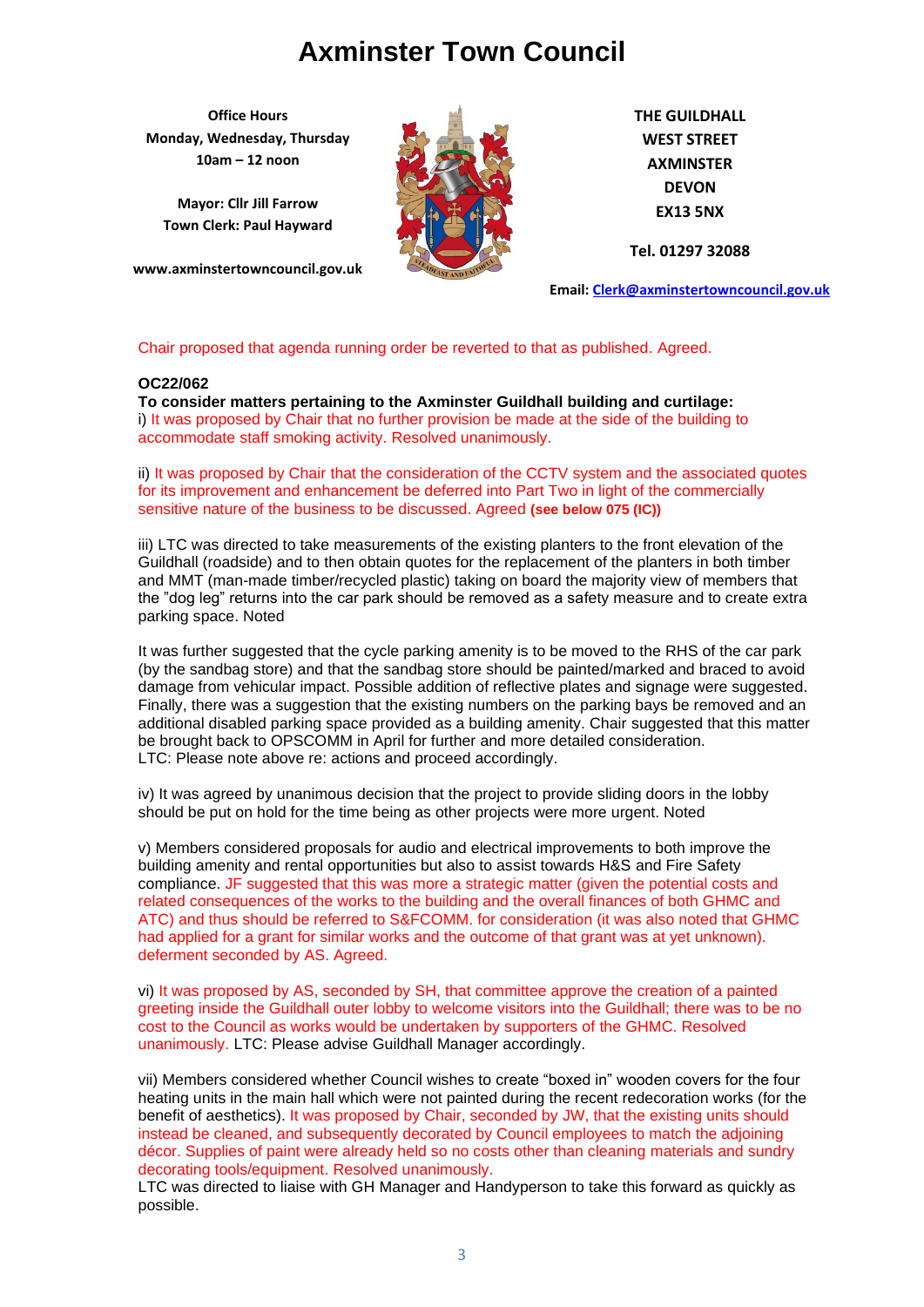**Office Hours Monday, Wednesday, Thursday 10am – 12 noon**

**Mayor: Cllr Jill Farrow Town Clerk: Paul Hayward**

**www.axminstertowncouncil.gov.uk**



**THE GUILDHALL WEST STREET AXMINSTER DEVON EX13 5NX**

**Tel. 01297 32088**

**Email: [Clerk@axminstertowncouncil.gov.uk](file://///axm-svr-1/company/Templates/Clerk@axminstertowncouncil.gov.uk)**

#### **OC22/062**

**To consider matters pertaining to the Axminster Guildhall building and curtilage (continued):**

**TEL: 01297 32088** Churchill Room as it was surplus to requirements and in need of re-tuning which was not deemed viii) It was proposed by Chair, seconded by MS, that Council dispose of the upright piano in the financially viable due to its under-use. Resolved unanimously.

LTC was given delegated authority (in conjunction with GH Manager) to arrange its safe and secure disposal by whatever means necessary. Noted

ix) It was proposed by Chair, seconded by AS, that the two matching "Roll Boards" (Axminster Urban and Rural District Councils) in the Churchill Room be re-located within the room to allow for the subsequent re-location of the Mayoral photographs. Resolved unanimously.

LTC was given delegated authority (in conjunction with GH Manager and Handyperson) to arrange for the works to be carried out as expeditiously as possible. Noted

x) It was proposed by Chair, seconded by AS, that the third "Roll Board" (Axminster Parish Council) be removed (as it was incomplete) and placed into secure, safe storage until further notice. Resolved unanimously.

LTC was given delegated authority (in conjunction with GH Manager and Handyperson) to arrange for the works to be carried out as expeditiously as possible. Noted

xi) It was proposed by Chair, seconded by AS, that the Heritage Clock (1926) be removed from display (as non-functional and at risk from theft and damage) and offered in the first instance to Axminster Heritage Centre for public display (on loan); alternatively, that it be placed into secure, safe storage until further notice. Resolved unanimously.

LTC was given delegated authority to make arrangements for the works to be carried out as expeditiously as possible. Noted

xii) It was proposed by AS, seconded by Chair, that the committee supported "in principle" the renaming of the Churchill Room to the Jubilee Room (with the subsequent removal and storage of the two pictures of Sir Winston Churchill, but that, given the history and significance of the room name, the committee wished the matter to be considered at the Annual Parish Meeting on 4/4/22 (to seek public views) and then at FULL Council on 11/4/22 to obtain the ratification of the entire Council body. Resolved unanimously.

LTC: Please note and add to both agendas accordingly.

xiii) Members considered the matter of the "Axminster" Engine Plate and Crest which had been removed from the Guildhall balcony during the recent redecoration and had yet to be re-instated. It was unanimously agreed that Council should not sell (or dispose of) these heritage items (which were listed as Council assets) but that, for the time being, they should not be instated in their previous locations. Chair felt that the vast majority of Guildhall visitors who sat (or stood) facing the stage would be wholly unaware of the existence or provenance of the items.

It was subsequently proposed by Chair, seconded by SH (who declared a personal interest in view of his association with the Heritage Centre) that the items should be offered "on loan" to the Heritage Centre (HC) to form part of a display of the history of the items (and their association with the town) whereupon they would be more accessible to residents and visitors alike. Resolved unanimously. LTC: Please liaise with the Trustees of the HC accordingly.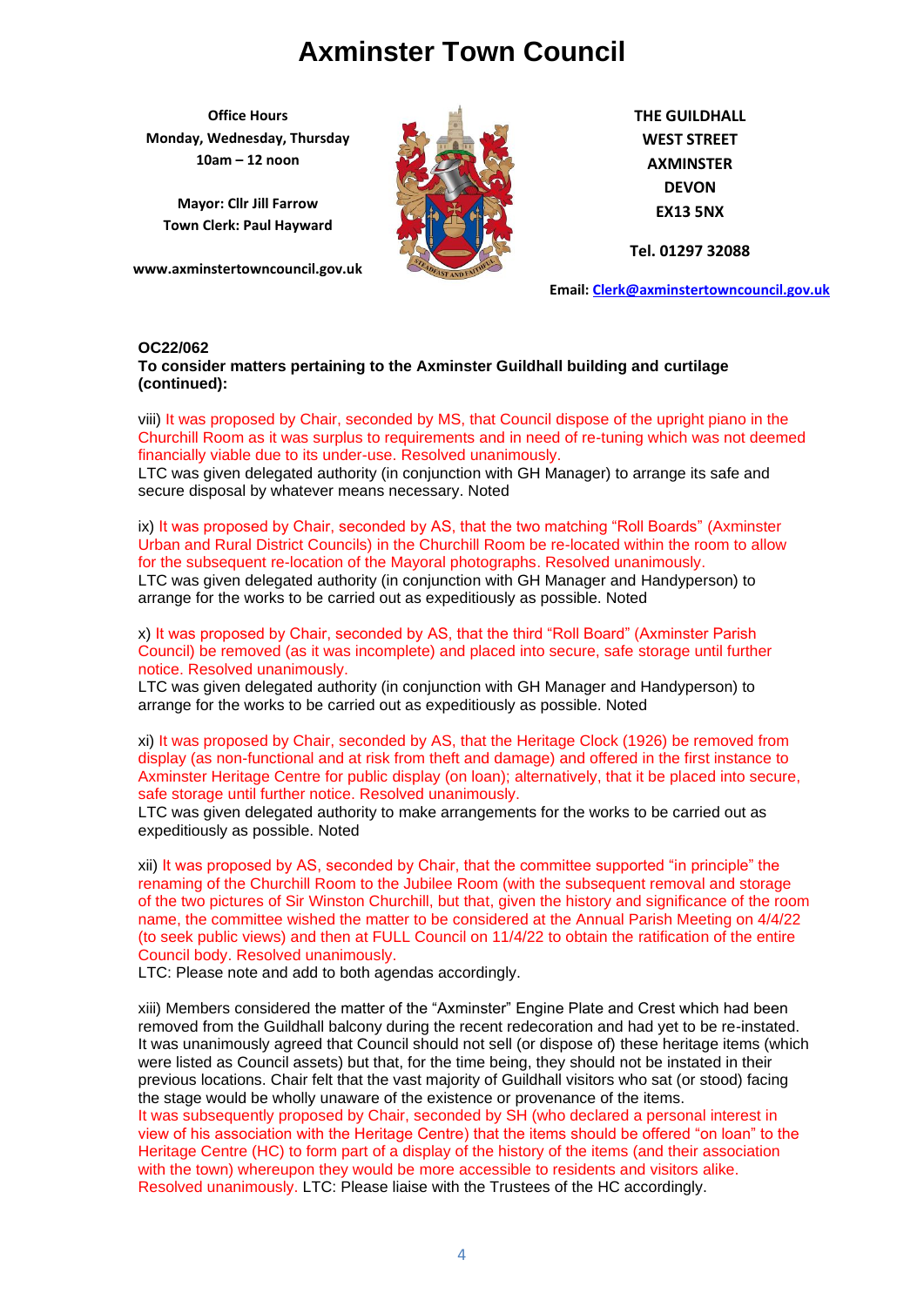**Office Hours Monday, Wednesday, Thursday 10am – 12 noon**

**Mayor: Cllr Jill Farrow Town Clerk: Paul Hayward**

**www.axminstertowncouncil.gov.uk**



**THE GUILDHALL WEST STREET AXMINSTER DEVON EX13 5NX**

**Tel. 01297 32088**

**Email: [Clerk@axminstertowncouncil.gov.uk](file://///axm-svr-1/company/Templates/Clerk@axminstertowncouncil.gov.uk)**

## Chair proposed that Standing Orders be resumed. Agreed

## **OC22/063**

# **To consider matters pertaining to the Old Courthouse (OCH) complex:**

of the deferred into Part Two in light of the commercially sensitive nature of the business to be i) It was proposed by Chair that the consideration of the quotes for the garden improvement works discussed. Agreed (see below).

ii) Further to the prior resolution of the committee  $-$  OC22/038  $-$  1<sup>st</sup> February 22, and a subsequent recommendation from the LTC by way of his afforded delegated authority to act in this regard, it was proposed by Chair, seconded by AB, that the resolution (for two new garden benches previously resolved upon for purchase) be amended to re-use a wooden bench currently in storage and that the second bench be supplied from the "Welcome Back Fund" street furniture already provided, thus saving the £800 expense previously agreed upon. Resolved unanimously.

iii) Following a request from a member of the public, members considered bringing forward the Spring/Summer opening hours for the public garden space. It was unanimously agreed to leave the opening hours as they were until the 31st March. Noted. LTC: Please convey this decision to the correspondent.

## **OC22/064**

**To consider matters pertaining to Section 106 projects ongoing:** Chair proposed that item i) from the agenda be considered in Part TWO session due to the confidential legal and financial matters involved. Resolved unanimously.

## **OC22/065**

# **To consider matters pertaining Town Centre development and regeneration:**

Chair apologised for the delay in getting the signage/branding project briefing report before members to consider and proposed that agenda items a) to c) inclusive be deferred to the next meeting of the OPSCOMM in April. Noted. Chair suggested that any new signage should incorporate reference to Axminster's twin town, Douvres-la-Delivrande, and that new "gateway" signage might be designed to incorporate floral planters or similar. Noted.

d) Chair proposed that agenda item d) be deferred into Part Two in light of the commercially sensitive nature of the business to be discussed. Agreed (see below).

e) This matter had been considered at an earlier part of the meeting (see above).

# **OC22/066**

#### **To consider matters pertaining to the Jubilee Field open space amenity:**

i) Members received an update on the transfer of land from EDDC to the Town Council. Noted.

ii) Members agreed upon the proposed location for the EDDC Jubilee Oak tree planting (some 5m east of the SE corner of the play area fencing); this is to be organised by EDDC Streetscene personnel during the first 2 weeks of March. It was agreed that a wider discussion on further planting was necessary by OPSCOMM. or Council; furthermore, that the Committee had no objection to receiving donations of trees from the public but that the Council would specify which trees were to be planted rather than simply accepting any donations. This was to ensure consistency and regularity of planting. Proposed Chair, seconded JF. Resolved unanimously.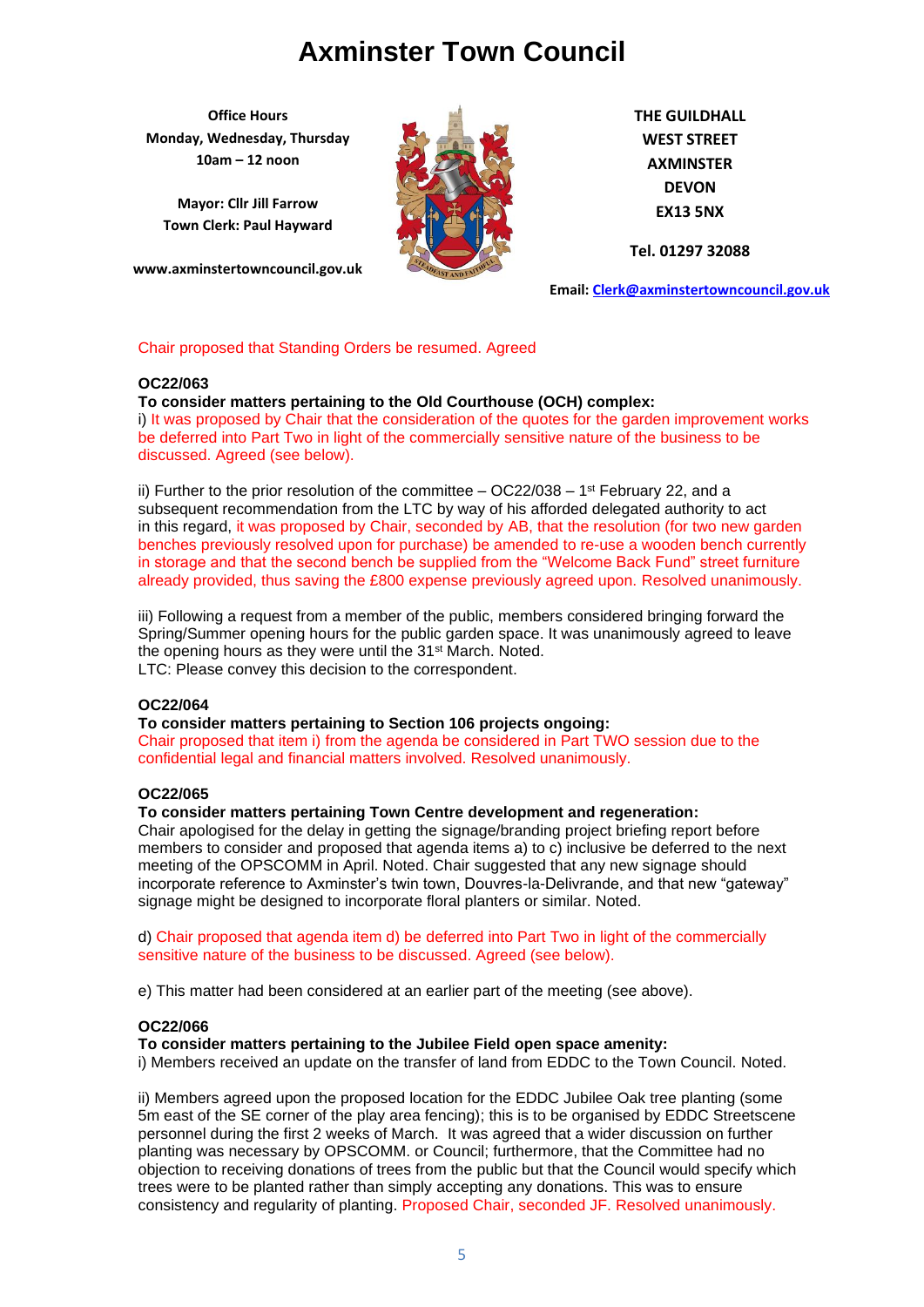**Office Hours Monday, Wednesday, Thursday 10am – 12 noon**

**Mayor: Cllr Jill Farrow Town Clerk: Paul Hayward**

**www.axminstertowncouncil.gov.uk**



**THE GUILDHALL WEST STREET AXMINSTER DEVON EX13 5NX**

**Tel. 01297 32088**

**Email: [Clerk@axminstertowncouncil.gov.uk](file://///axm-svr-1/company/Templates/Clerk@axminstertowncouncil.gov.uk)**

## **OC22/067**

# **To consider matters pertaining to the Town Cemetery:**

*This matter had been discussed earlier in the meeting (see minutes above).*

## **OC22/068**

# **To consider matters pertaining to the Town Allotments:**

i) Members received an update on line-marking improvements at Woodbury Park site from the LTC who confirmed that he had met with the DCC Highways Officer on site and that they did not agree that any additional line markings were required; in fact, such markings were likely to lead to displacement of parked vehicles elsewhere and potentially worsen the problem of speeding vehicles along this section of road. No further action proposed or warranted. Noted.

ii) Members received an update on the provision of Eco-WC's at the three allotment sites as per earlier resolution to purchase and install such amenity. The general consensus amongst allotment users was that such an amenity would be welcomed but there were concerns and reservations about the practical aspects of emptying and cleaning the units and the maintenance and disposal of the waste material (which ordinarily would be composted over a 3 year cycle). With this in mind, no further action was proposed ie. the "principle" of the amenity had been approved but, at this time, there was no urgency to provide it until further notice or until requested. Noted.

# **OC22/069**

#### **To consider matters pertaining to Health and Safety / H&S Sub-Committee:**

i) Members considered the Health and Safety Audit Report and received an update from LTC (including a review of assessment reports received to date). Noted.

ii) Members considered proposals (in consultation with the Strategy & Finance Committee) to enter into a fixed consultancy agreement with a H&S Consultancy Contractor to formalise H&S compliance measures. It was noted that a linked resolution had already been passed by  $S\&FCOMM$ . on the 28<sup>th</sup> February in this respect and members noted that outcome. It was also noted that work on the H&S policies, procedures and protocols would be undertaken by the H&S SubComm. in conjunction with the LTC.

iii) Members considered draft Terms of Reference for the H&S sub.comm. Chair confirmed membership as: Chair, Vice-Chair, 3rd Councillor member, office staff

representative, outdoor staff representative and Proper Officer.

JF asked that the following clause be added: "That the Chair of the H&S Sub.Comm. can invite any person whose attendance would be conducive to the business of that meeting" It was proposed by Chair, seconded by AS, that these amendments were acceptable and that they be integrated into the Terms Of Reference document. Furthermore, that these Terms Of Reference be hereby adopted for use by the H&S Subcomm. Resolved unanimously. Noted. LTC: Please note and publish accordingly.

*Continued Overleaf.*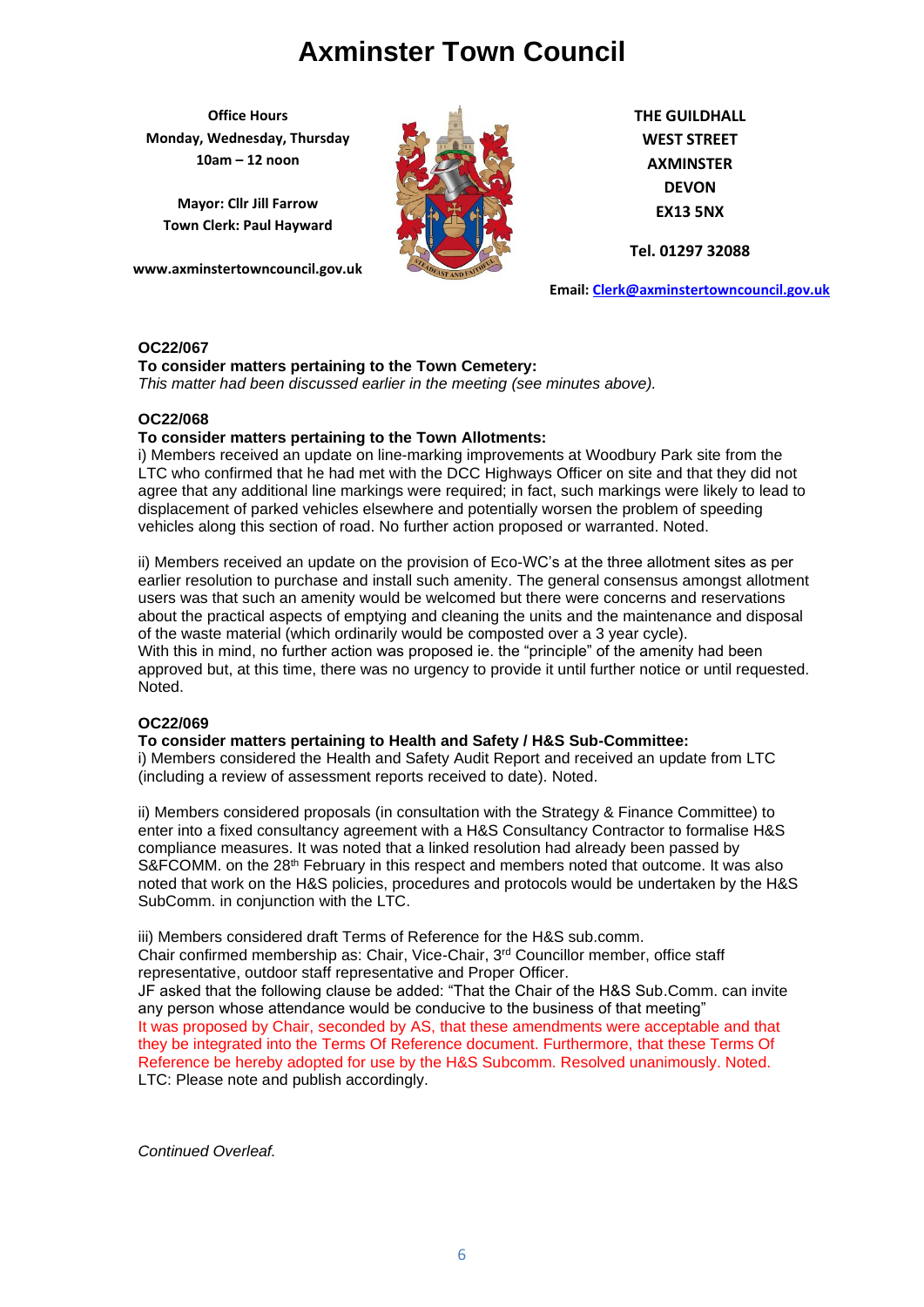**Office Hours Monday, Wednesday, Thursday 10am – 12 noon**

**Mayor: Cllr Jill Farrow Town Clerk: Paul Hayward**

**www.axminstertowncouncil.gov.uk**



**THE GUILDHALL WEST STREET AXMINSTER DEVON EX13 5NX**

**Tel. 01297 32088**

**Email: [Clerk@axminstertowncouncil.gov.uk](file://///axm-svr-1/company/Templates/Clerk@axminstertowncouncil.gov.uk)**

# **OC22/070**

# **To consider update from Locum Clerk re: Welcome Back Funding capital expenditure:**

teams regarding replacing older waste bins with the new dual-purpose versions. Noted.<br>. LTC reported that items were still awaited from suppliers and that a further report would be forthcoming as soon as possible. Members had already started to consider using some of the furniture at key locations across the town and LTC had been in dialogue with EDDC Streetscene

# **OC22/071**

**To consider proposals for new/improved/replacement amenities in the parish:**

## **i) To consider options for re-purposing of the concrete plinth formerly used as base for bus stop.**

A suggestion had been put forward to re-use the redundant plinth as a base for a secure storage "unit" or "shed" to store grit salt, sandbags, signs, tools, bad weather materials etc as a parish amenity for the northern part of the town in case of flooding, snow etc. members were in broad agreement as to the principle and asked LTC to seek consent of the landowner and to return to OPSCOMM with quotes for such a storage unit thereafter. Proposed by Chair, seconded by SH. Resolved unanimously. LTC: Please note and action accordingly.

## **ii) To consider recent correspondence received on subject of CCTV GDPR/Data capture compliance and governance protocol/policy.**

Chair noted that this matter had been discussed by S&FCOMM. on 28/2 and suggested that no further discussion was necessary given the outcome of that meeting. Noted.

**iii) Members received a further update report from LTC on matters relating to improved defibrillator coverage across the town**. It was proposed by Chair, seconded by MS, that the committee supported the roll-out (and provision) of additional defibrillation equipment throughout the town (subject to agreement on site locations etc). and that LTC should bring a briefing paper back to FULL Council with costings and hosting agreement principles. Resolved unanimously. LTC: Please note and action accordingly.

# **iv) To consider suggestion for provision of eco-habitat "bug boxes" across Council's green space and recreation areas.**

It was proposed by JF, seconded by Chair, that a single unit should be installed at the Jubilee Field site, both as an educational tool for younger citizens, and as a general parish environmental amenity. Resolved unanimously.

SH kindly offered to draw up a design specification which could be passed to a local community group for pricing and construction. LTC advised that sufficient funds existed within the Solar PV Sustainable Reserve for such a project (covering materials and hardware ostensibly).

**v) To consider request from resident for enhanced street lighting on FP71 between Fosseway Close and Lyme Close (adjacent to electrical sub-station) as a parish amenity.** After debate, it was unanimously agreed that Council did not wish to provide such an amenity on land over which it had no jurisdiction or ownership and that users of the footpath (71) should encouraged to equip themselves with a torch if they wished to use the pathway during the hours of darkness. Noted.

*Continued overleaf.*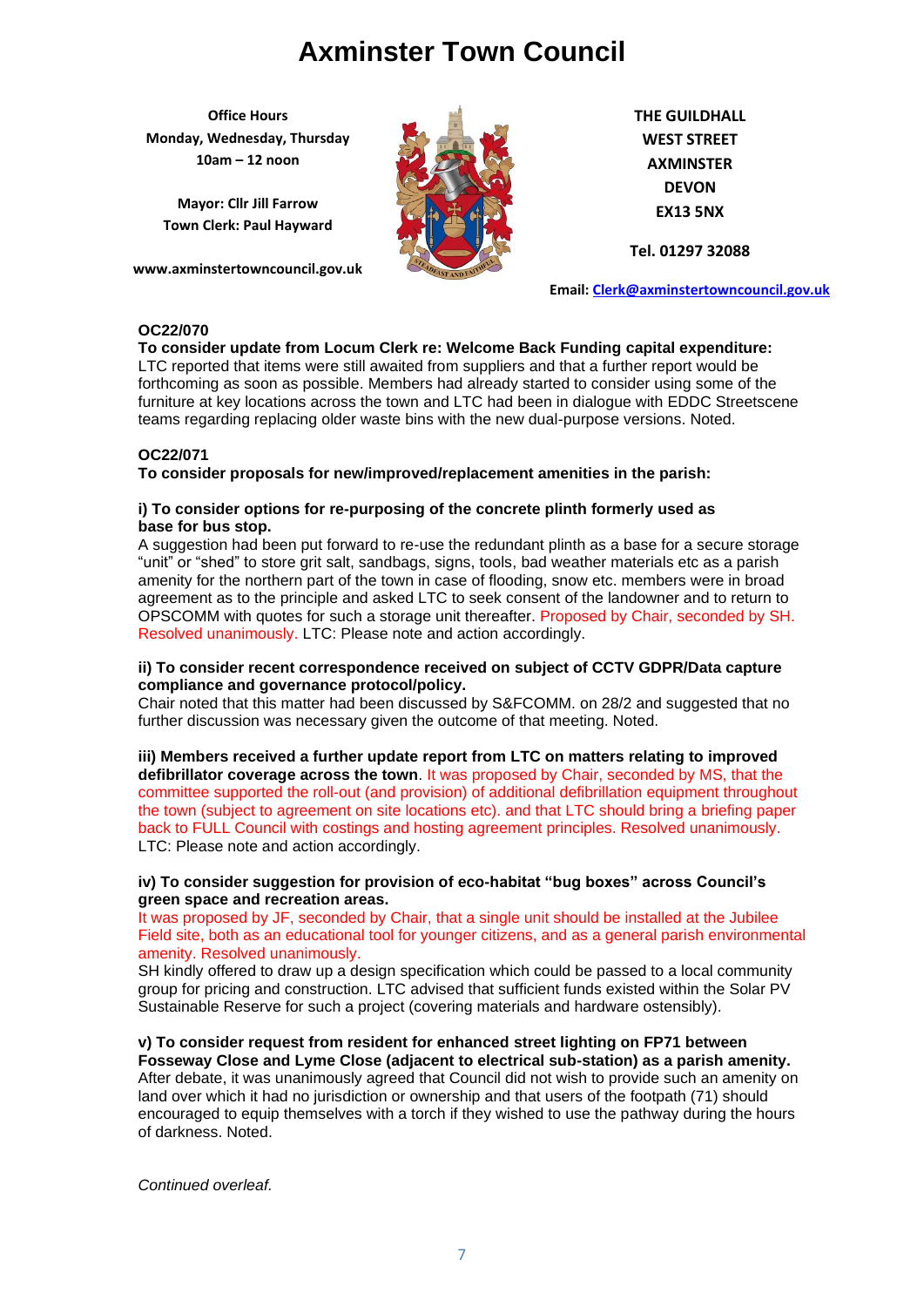**Office Hours Monday, Wednesday, Thursday 10am – 12 noon**

**Mayor: Cllr Jill Farrow Town Clerk: Paul Hayward**

**www.axminstertowncouncil.gov.uk**



**THE GUILDHALL WEST STREET AXMINSTER DEVON EX13 5NX**

**Tel. 01297 32088**

**Email: [Clerk@axminstertowncouncil.gov.uk](file://///axm-svr-1/company/Templates/Clerk@axminstertowncouncil.gov.uk)**

# **OC22/071**

**To consider proposals for new/improved/replacement amenities in the parish (continued):**

**vi) To consider suggestion that festive Lighting on Minster Green be "regularised" in terms of colour and style with provision of improved electrical supply to enable concurrent "switch on" in conjunction with local community groups.**

**TEL: 01297 32088** It was proposed "in principle" by JF, seconded by AS, that the lights on the tree nearest the Conservative Club be regularised as suggested above, subject to costs for these works being brought back to Committee for further consideration as quickly as possible. Resolved unan. LTC: Please note and action accordingly.

# **OC22/072**

# **To consider proposals for Council assets and/or plant & equipment**:

i) Members received an update on the proposal to purchase a generator for outdoor use. Advice received had indicated that this would not be ideal and that Council should, instead, consider investing in a range of cordless, high-power, HD, tools for outdoor staff to use.

LTC also mentioned that All Saints Parish Council (ASPC) might have a generator that is not used which could be borrowed for some field tests to see if there were advantages to owning something similar.

Chair suggested that:

a) LTC liaise with Handyperson to detail a list of equipment that was needed and then approach one or other of the local firms in Axminster that could supply such equipment to see if a deal could be brokered to promote that brand whilst keeping our asset spend as local as possible and minimising costs to the taxpayer!

b) LTC approach ASPC to enquire as to whether ATC might borrow the generator for some field testing.

Agreed by committee members as a sensible course of action. LTC: Please action accordingly. ii) Chair proposed that this agenda item be considered in Part TWO as it related to an employment matter that was deemed confidential. Agreed (see below).

# **OC22/073**

## **Chair's Announcements / Matters of Urgency to be noted:**

No Chair's announcements.

LTC had been asked to obtain a quotation relating to the Council's works vehicle. Chair proposed that discussion on that subject be deferred into Part TWO session due to the commercially sensitive nature of the business to be considered. Agreed (see below).

LTC also reported that an EDDC dog bin at the cemetery had gone missing and that he was in dialogue with EDDC Streetscene to seek its urgent replacement as a much-used public amenity. **Noted.**

# **OC22/074:**

Vice-Chair of Committee (MS) proposed that under the provisions of the Public Bodies (Admission to Meetings) Act 1960, (as amended by the Local Government Act 1972 the public, (including the press) be excluded from the meeting as publicity would be prejudicial to the public interest by reason of the confidential nature of the business to be transacted. Seconded by SH. Resolved.

## *Part ONE recording was terminated.*

**Meeting moved into Part TWO committee session with members of the public and press excluded. Chair invited Cllr. Sarah Jackson to remain to speak on OC22/064.**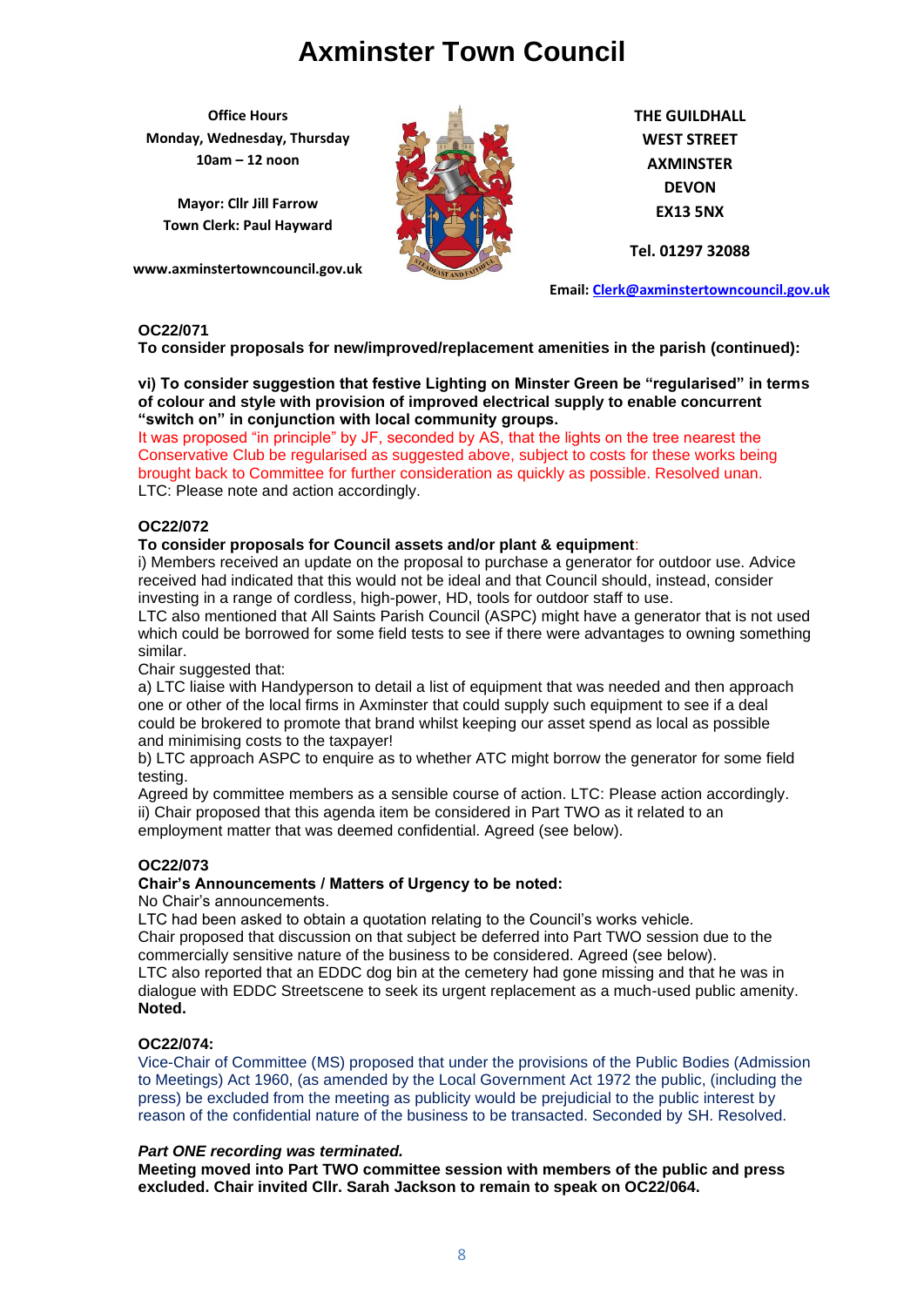**Office Hours Monday, Wednesday, Thursday 10am – 12 noon**

**Mayor: Cllr Jill Farrow Town Clerk: Paul Hayward**

**www.axminstertowncouncil.gov.uk**



**THE GUILDHALL WEST STREET AXMINSTER DEVON EX13 5NX**

**Tel. 01297 32088**

**Email: [Clerk@axminstertowncouncil.gov.uk](file://///axm-svr-1/company/Templates/Clerk@axminstertowncouncil.gov.uk)**

## **Part TWO session of the Operations Committee meeting held 1st March 2022. This session of the meeting was also audio-recorded.**

# **OC 22/064 (IC) -** *also shown as OC22/077 on agenda*

**TEL: 01297 32088 To consider matters pertaining to the S106 Skatepark project at Cloakham Lawns:** *This matter having been proposed for consideration as a Part TWO agenda item.*

Cllr. Jackson (EDDC) spoke to bring members up to date with project progression re; land transfer to EDDC from CLSC and the creation of a sub-lease to the Axminster Skatepark Charity. Chair thanked SJ for her contribution and proposed that ATC work with all partners and stakeholders to bring both Phase 1 and Phase 2 to completion as quickly as possible. Seconded by JF.

LTC: Please note and add this matter to FULL Council in Part B as a standing agenda item hereafter. JF suggested that she and the Chair co-operate (in the absence of former Cllr. Tucker) to assist wherever possible.

# **OC 22/062ii) (IC) –** *also shown as OC22/075 on agenda*

**To consider quotes received for improved CCTV coverage/image capture at Guildhall:** *This matter having been proposed for consideration as a Part TWO agenda item.* Chair proposed that this matter be deferred to the next OPSCOMM meeting to allow LTC to obtain further comparative quotes for the improved specification. Agreed unanimously. LTC: Please note and action accordingly.

# **OC 22/063 (IC)**

# **To consider quotes received for garden maintenance/improvements works**

*This matter having been proposed for consideration as a Part TWO agenda item.* i) It was proposed by JF, seconded by Chair, that Contractor AB be commissioned to undertake the proposed garden tidying/pruning/maintenance works for the sum of £668, subject to clarification by the LTC of their Public Liability cover and their relevant certifications for these works. Resolved unanimously.

LTC: Please note and make the necessary arrangements.

# **OC 22/065d) (IC)**

**To consider matters pertaining to proposed Axminster Town mapping project:**

*This matter having been proposed for consideration as a Part TWO agenda item.* SH presented a report on the proposed project spend to update and improve the existing mapping image and publications as a benefit to the town's economic regeneration. It was proposed by AS, seconded by Chair, that Council approve expenditure \* of up to £800 towards the costs of a re-drawing of the existing map and the creation of A1 copies (with image publication rights to be acquired by the Council with the agreement of the author). Resolved unanimously. LTC/SH: Please work with artist/author to proceed in this respect.

\* **Local Government Act 1972, s. 144 "Spending to promote tourism and economy"**

## **OC 22/072ii) (IC)**

**To consider matters pertaining to improvements to works vehicle on safety grounds:** *This matter having been proposed for consideration as a Part TWO agenda item.* After discussion, it was proposed by Chair that the additional safety features identified were not required and that no further action was necessary, after due consideration of the risks and potential costs. Agreed and noted.